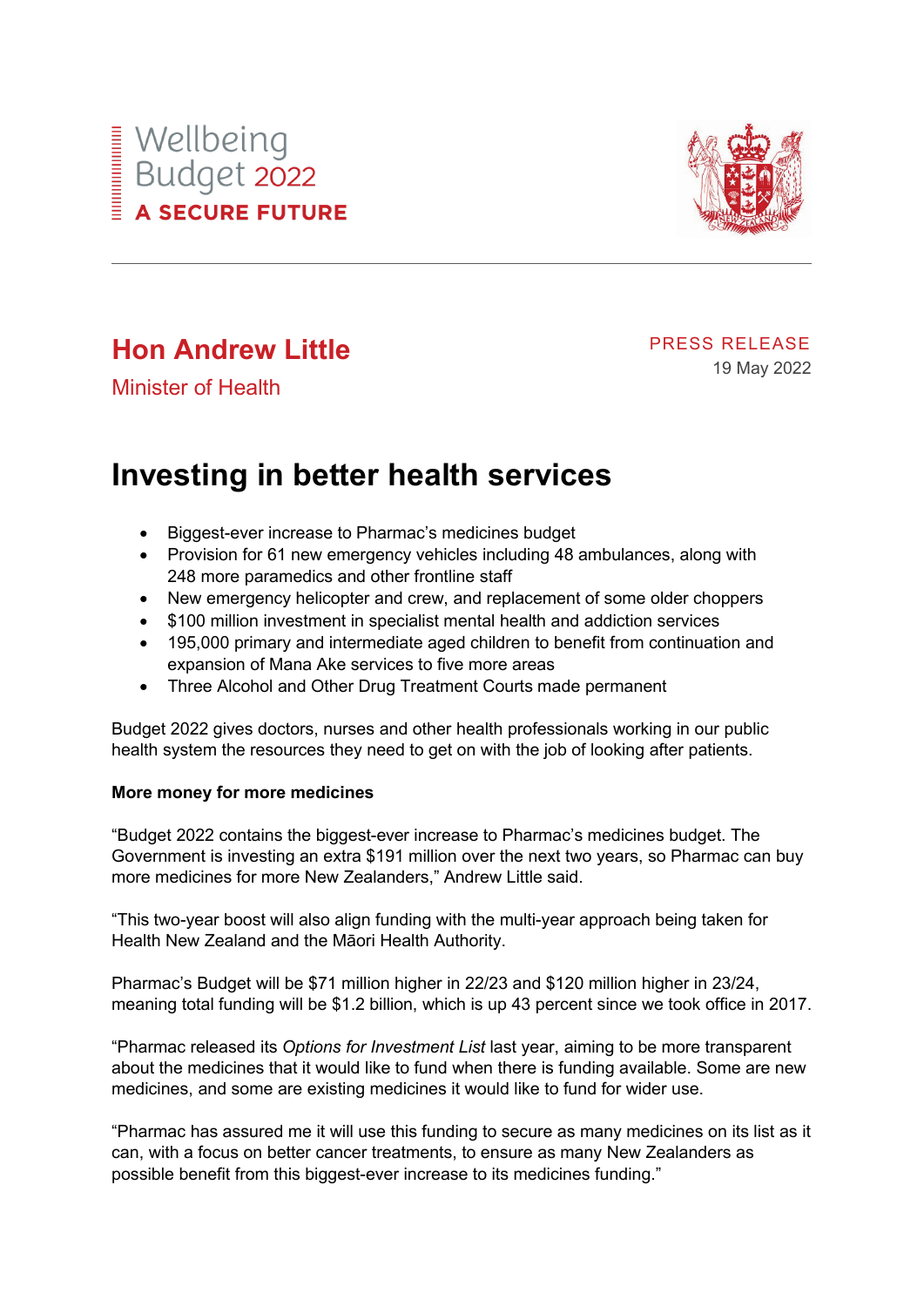### **More ambulances and paramedics**

Budget 2022 invests \$166.1 million over four years to secure the future of our ambulance services.

"We're ensuring that our road ambulances can continue to deliver when New Zealanders need them most.

"Budget 2022 is planned to add 48 ambulances and 13 other vehicles to New Zealand's road ambulance fleet and allow up to 248 more paramedics and frontline staff to be recruited to support road ambulance services. This includes 22 staff for the communications centre which responds to 111 calls.

"Ambulances respond to more than half a million incidents every year and they have been under significant pressure throughout the COVID-19 pandemic.

"This extra funding will ensure we continue to have a safe, effective and sustainable emergency ambulance service, delivering good health outcomes for New Zealanders."

### **Boost for emergency helicopter fleet**

\$90.7 million over four years will go towards New Zealand's air ambulance services. This includes the replacement of some ageing aircraft with modern fit for purpose helicopters and at least one new helicopter with additional crew.

"In 2021 our air ambulance services undertook 10,600 missions, up a thousand on the year before.

"The emergency movement by air of patients is important to ensure they can get to the hospital where they can get appropriate care. Emergency helicopters are also critical to ensure rural communities can get medical help quickly and safely, but also so people in remote locations in the outdoors can be winched to safety.

"Our air ambulances provide an incredibly diverse range of services and our Government is pleased to be able to provide this additional funding to support their work," Andrew Little said.

#### **Next steps in building a whole new mental health system**

As announced pre-Budget, the next steps towards a new mental health system are being supported with a \$100 million investment in specialist mental health and addiction services.

"Labour is the first government to take mental health seriously. Three years ago we made the biggest ever investment to build a solid foundation for a whole new mental health and addiction system.

"We commissioned the He Ara Oranga report, which showed the first step was making it easier to get help earlier and closer to home, so small issues don't become big problems.